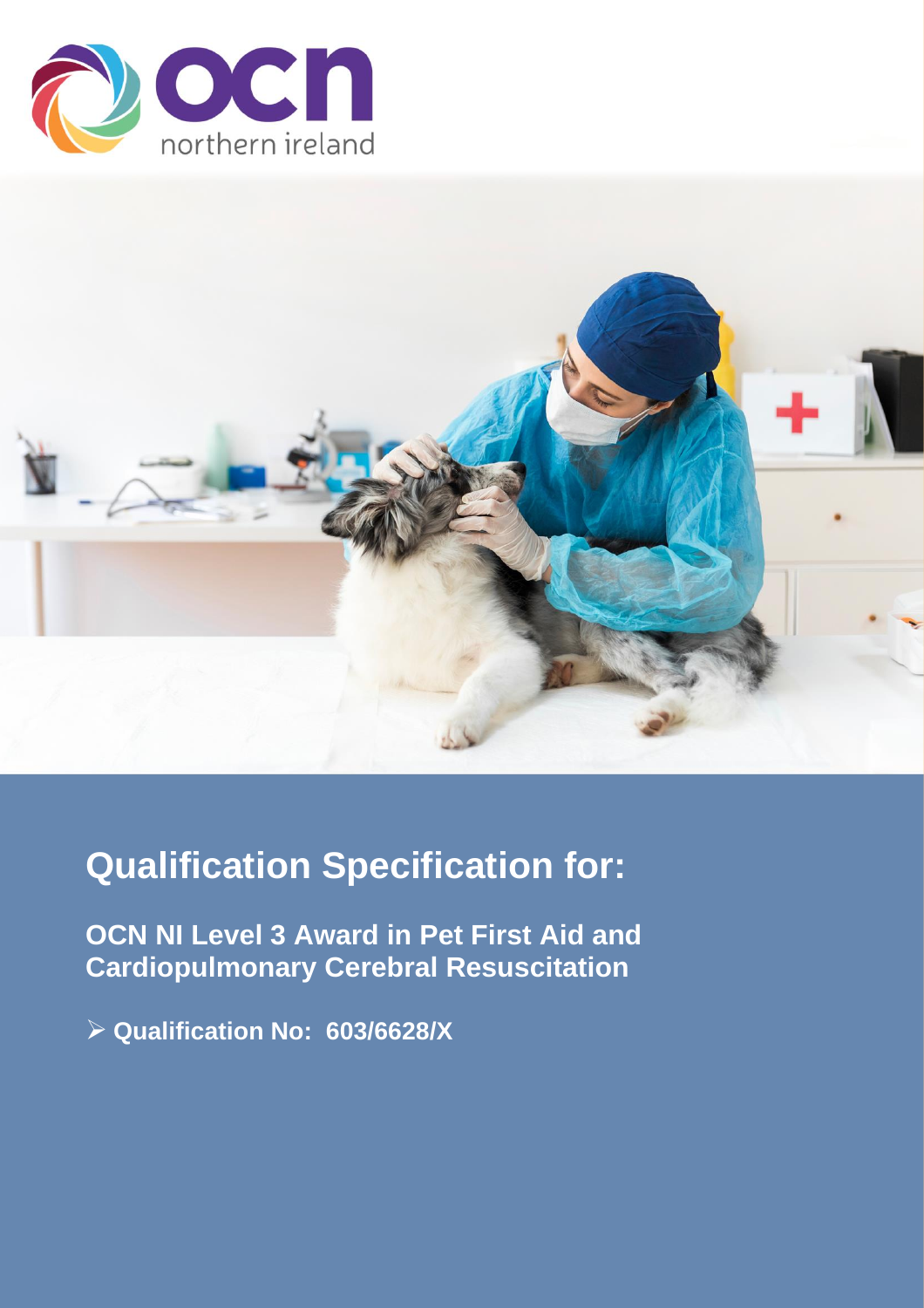

## **Qualification Regulation Information**

## **OCN NI Level 3 Award in Pet First Aid and Cardiopulmonary Cerebral Resuscitation**

Qualification Number: 603/6628/X

| Operational start date: | 01 October 2020   |
|-------------------------|-------------------|
| Operational end date:   | 30 September 2025 |
| Certification end date: | 30 September 2028 |

Qualification operational start and end dates indicate the lifecycle of a regulated qualification. The operational end date is the last date by which learners can be registered on a qualification and the certification end date is the last date by which learners can claim their certificate.

All OCN NI regulated qualifications are published to the Register of Regulated Qualifications ( **<http://register.ofqual.gov.uk/>** ). This site shows the qualifications and awarding organisations regulated by CCEA Regulation and Ofqual.

#### **OCN NI Contact Details**

Open College Network Northern Ireland (OCN NI) Sirius House 10 Heron Road Belfast BT3 9LE

Phone: 028 90463990 Web: **[www.ocnni.org.uk](http://www.ocnni.org.uk/)**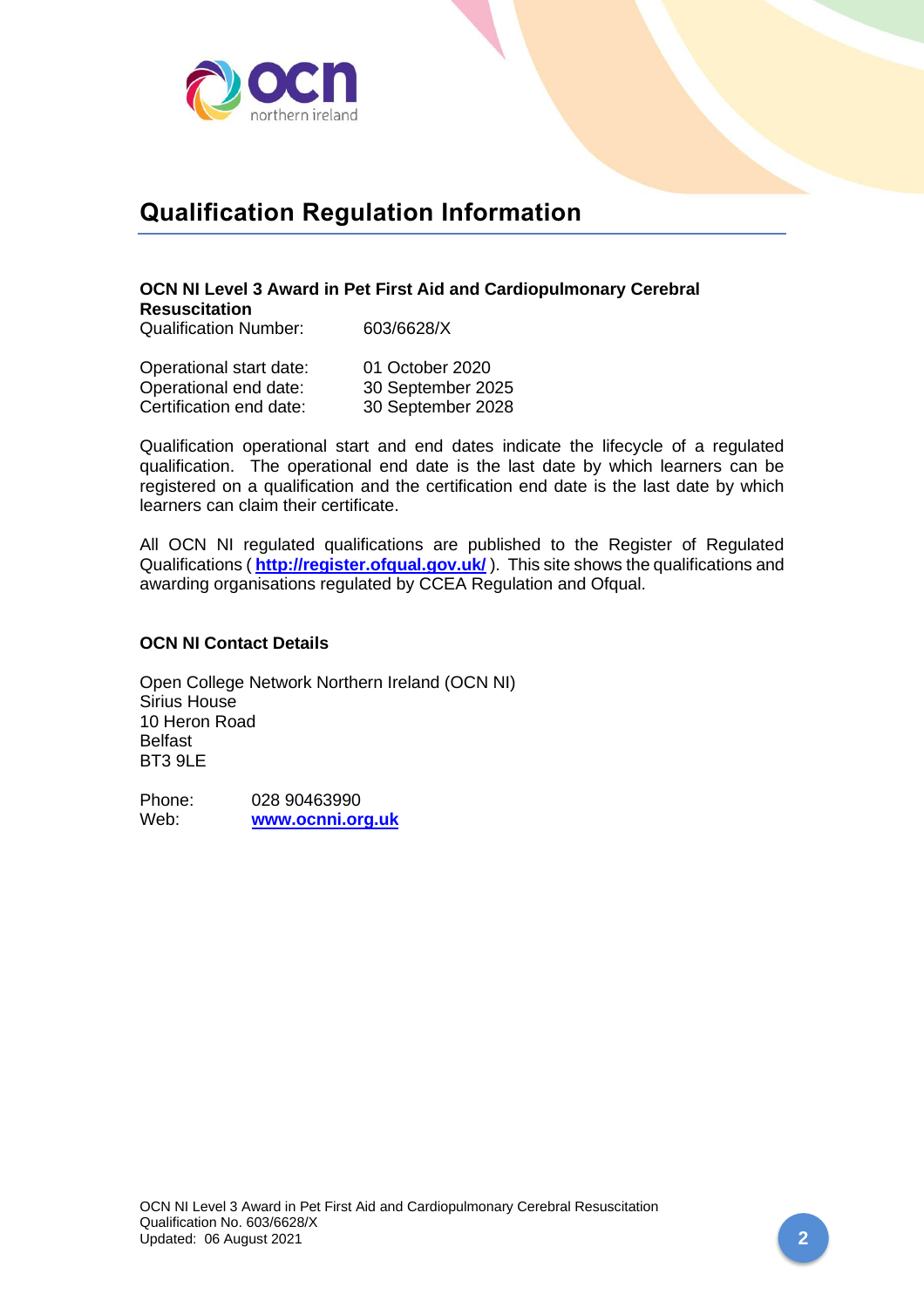

## **Foreword**

This document explains OCN NI's requirements for the delivery and assessment of the following regulated qualifications:

## → **OCN NI Level 3 Award in Pet First Aid and Cardiopulmonary Cerebral Resuscitation**

This specification sets out:

- Qualification features
- Centre requirements for delivering and assessing the qualifications
- The structure and content of the qualifications
- Unit Details
- OCN NI's quality assurance arrangements for the qualifications
- Administration

OCN NI will notify centres in writing of any major changes to this specification. We will also publish changes on our website at **[www.ocnni.org.uk](http://www.ocnni.org.uk/)**

This specification is provided online, so the version available on our website is the most up to date publication. It is important to note that copies of the specification that have been downloaded and printed may be different from this authoritative online version.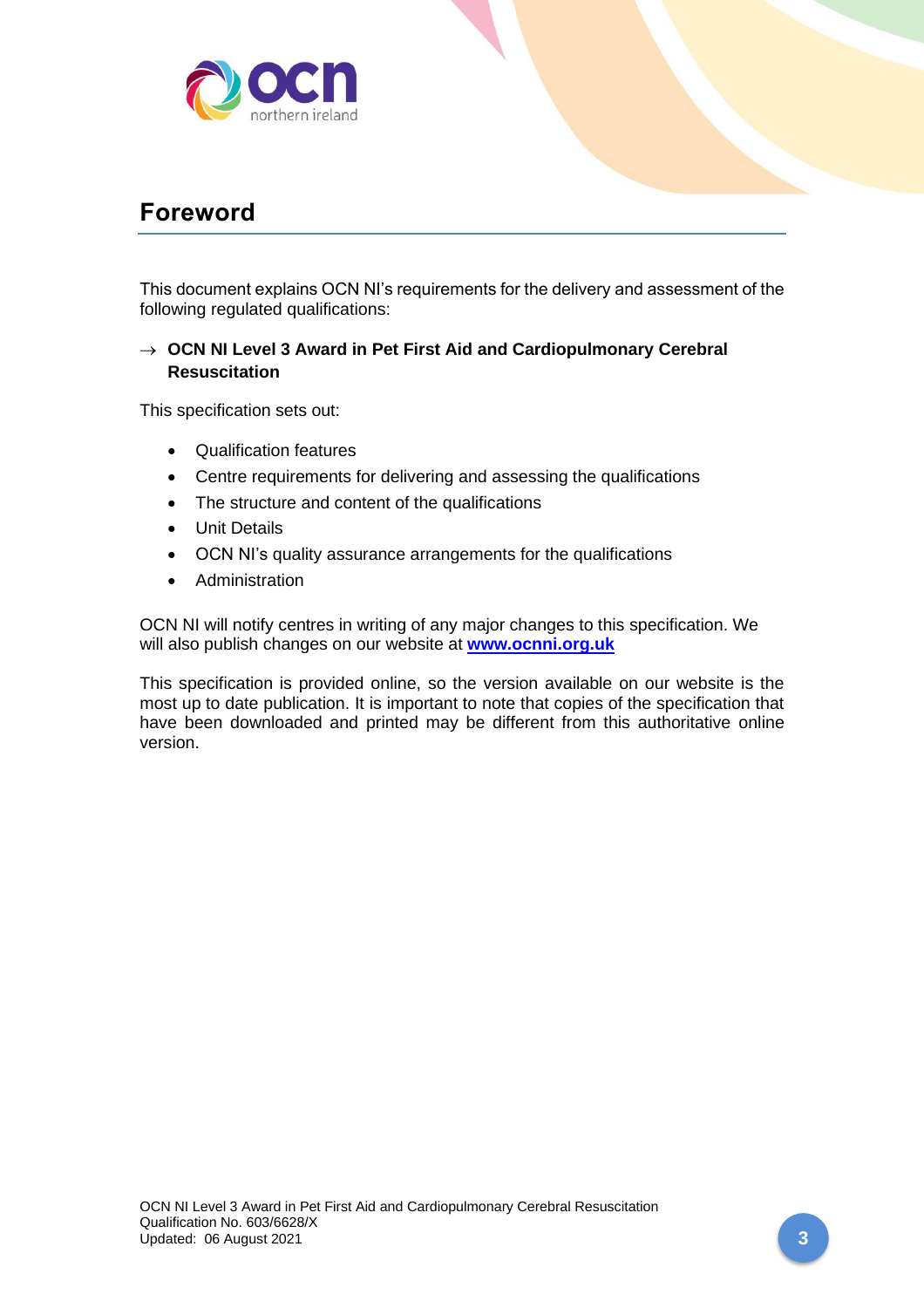

## **Contents**

| Centre Requirements for Delivering the Qualification 8 |     |
|--------------------------------------------------------|-----|
|                                                        |     |
|                                                        |     |
|                                                        |     |
|                                                        |     |
|                                                        |     |
|                                                        |     |
|                                                        |     |
|                                                        |     |
|                                                        |     |
|                                                        |     |
|                                                        |     |
|                                                        | .14 |
|                                                        |     |
|                                                        |     |
|                                                        |     |
|                                                        |     |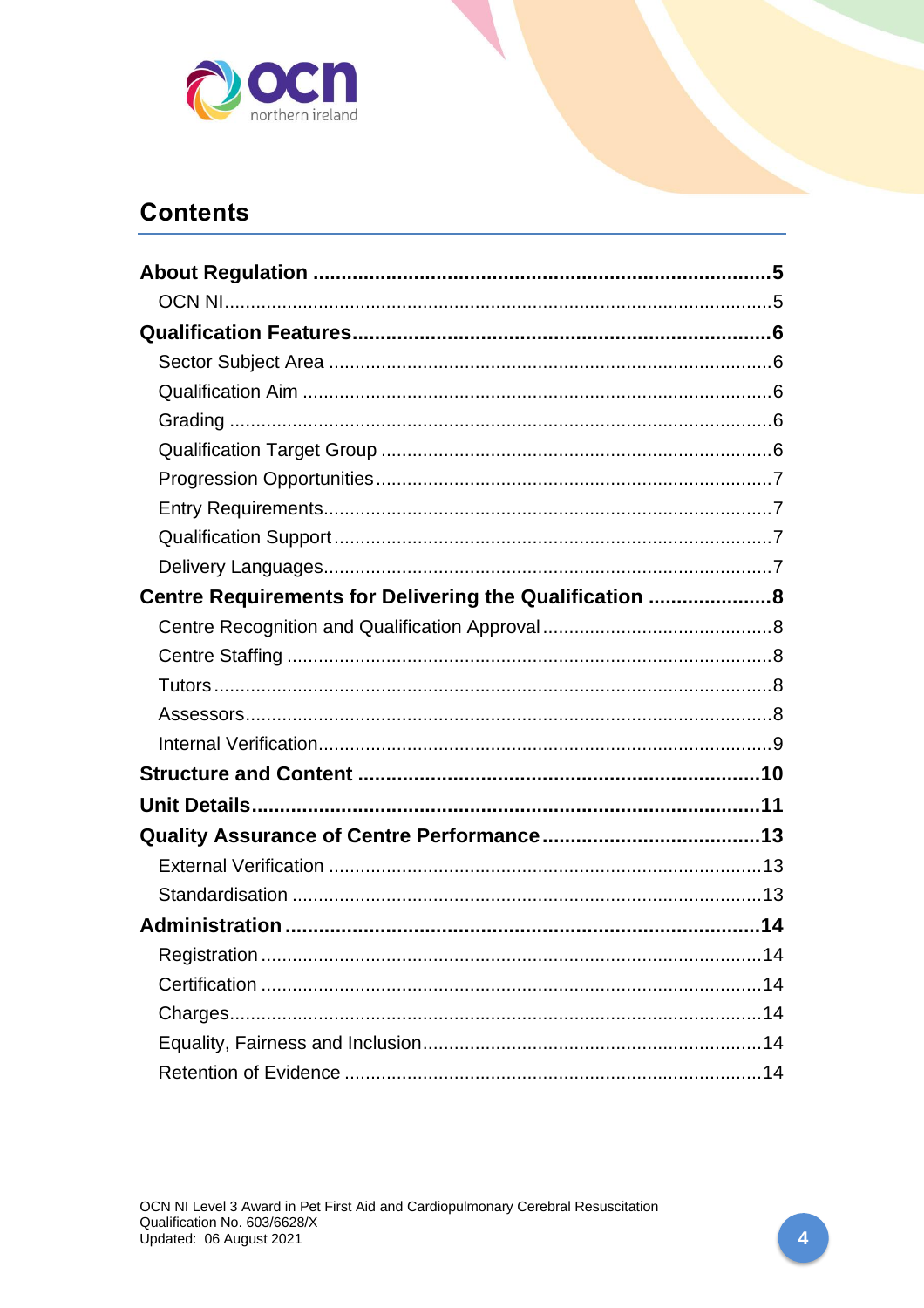

## <span id="page-4-0"></span>**About Regulation**

## <span id="page-4-1"></span>**OCN NI**

Open College Network Northern Ireland (OCN NI) is a regulated Awarding Organisation based in Northern Ireland. OCN NI is regulated by CCEA Regulation to develop and award professional and technical (vocational) qualifications from Entry Level up to and including Level 5 across all sector areas. In addition, OCN NI is regulated by Ofqual to award similar qualification types in England.

### **The Regulated Qualifications Framework: an overview**

The Regulated Qualifications Framework (RQF) was introduced on 1<sup>st</sup> October 2015: the RQF provides a single framework for all regulated qualifications.

#### **Qualification Level**

The level indicates the difficulty and complexity of the knowledge and skills associated with any qualification. There are eight levels (Levels 1-8) supported by three 'entry' levels (Entry 1-3).

#### **Qualification Size**

Size refers to the estimated total amount of time it could typically take to study and be assessed for a qualification. Size is expressed in terms of Total Qualification Time (TQT), and the part of that time typically spent being taught or supervised, rather than studying alone, is known as Guided Learning Hours (GLH).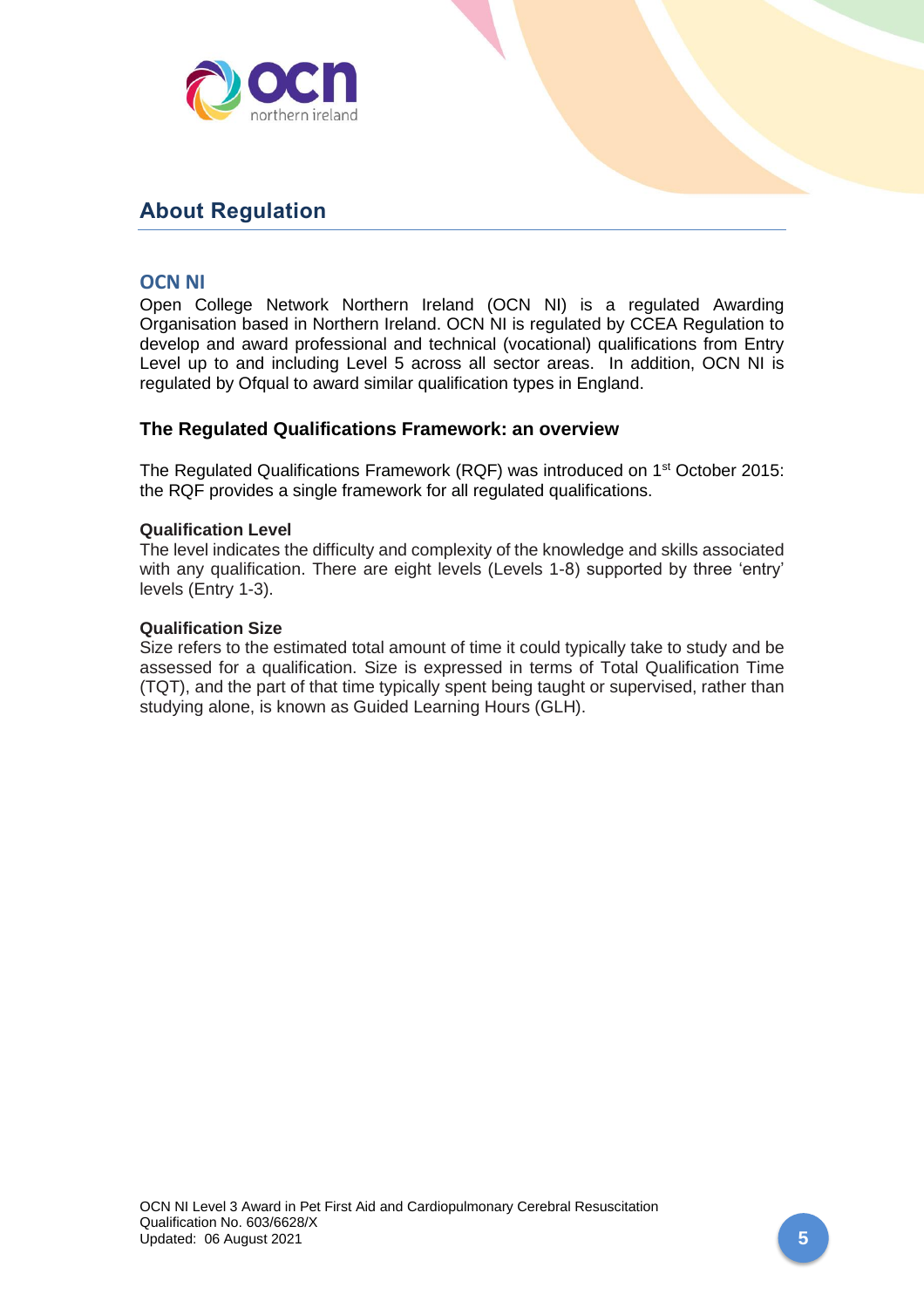

## <span id="page-5-0"></span>**Qualification Features**

### <span id="page-5-1"></span>**Sector Subject Area**

3.3 Animal care and veterinary science

This qualification relates to the National Occupational Standards (NOS):

#### NOS - [Pet First Aid](https://www.ukstandards.org.uk/NOS-Finder#k=provide%20first%20aid%20to%20animals)

#### <span id="page-5-2"></span>**Qualification Aim**

The OCN NI Level 3 Award in Pet First Aid and Cardiopulmonary and Cerebral Resuscitation qualification has been developed in conjunction with the International Animal Care College and Smartpets Grooming School. It has been designed to provide relevant practical skills and underpinning knowledge that will enable the provision of safe and effective first aid to animals in an emergency situation until veterinary assistance is available.

### **Qualification Objectives**

The objectives of the qualification are to enable learners to:

- understand the current legislation, roles and responsibilities of a pet first aider
- identify hazards and carry out scene assessment before providing first aid
- carry out safe handling and restraint of injured pets
- carry out first aid procedures
- understand signs and treatment of common first aid conditions

#### <span id="page-5-3"></span>**Grading**

Grading for this qualification is pass/fail.

#### <span id="page-5-4"></span>**Qualification Target Group**

This qualification is for learners in the pet care industry and for pet owners who wish to develop relevant practical skills and underpinning knowledge that will enable the provision of safe and effective first aid to animals in an emergency situation. Learners should be at least 16 years of age.

Learners will be expected to keep their knowledge and practice up to date on a biannual basis to meet licensing and industry requirements.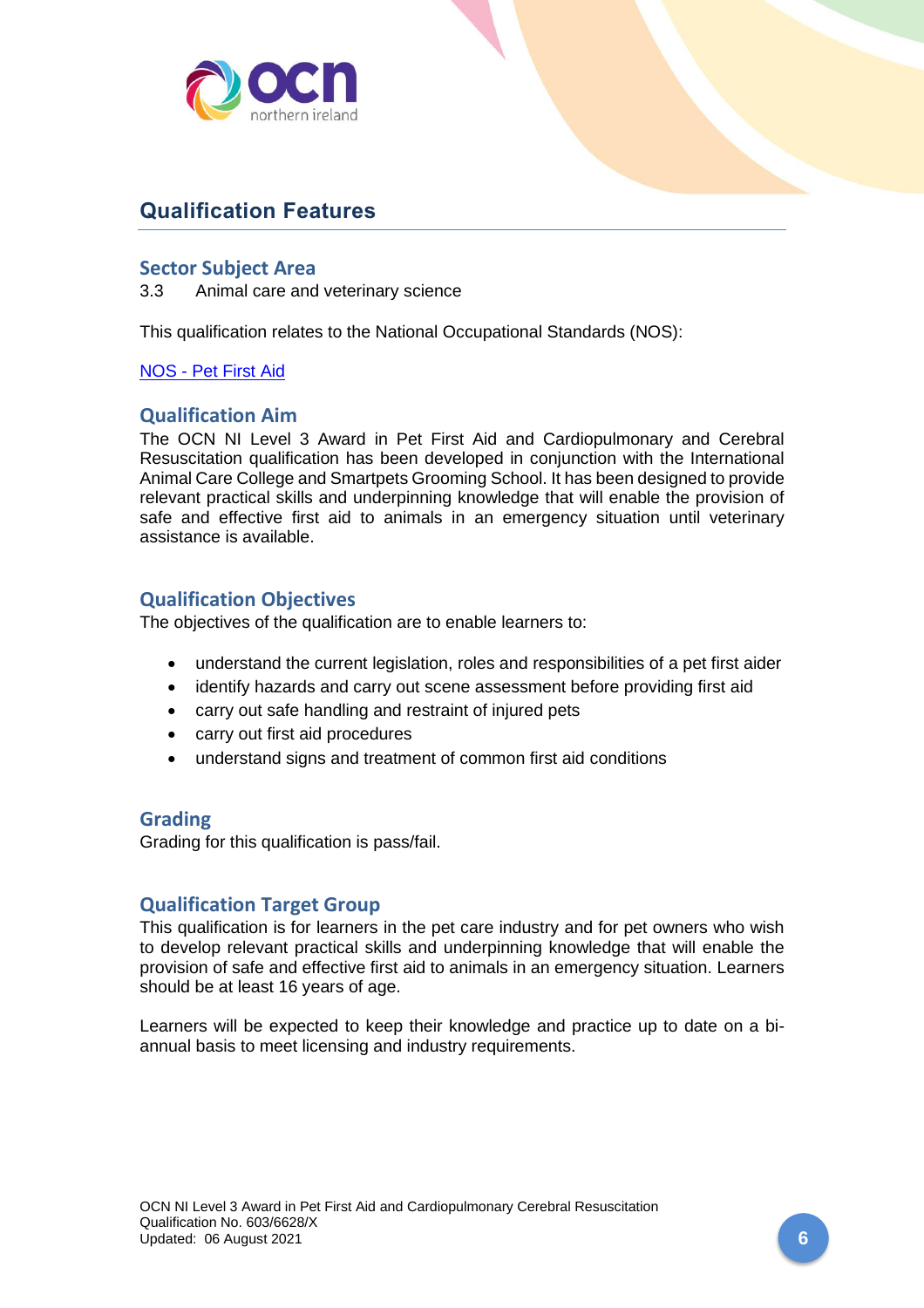

### <span id="page-6-0"></span>**Progression Opportunities**

The OCN NI Level 3 Award in Pet First Aid and Cardiopulmonary and Cerebral Resuscitation enables progression to further learning and employment opportunities in this area.

## <span id="page-6-1"></span>**Entry Requirements**

There are no formal entry requirements, however learners should be at least 18 years old and have a level of understanding to be able to carry out the necessary practical work and be confident handling pets. This may come from working within the pet care industry.

## <span id="page-6-2"></span>**Qualification Support**

A Qualification Support pack is available for OCN NI centres within the login area of the OCN NI website [\(https://www.ocnni.org.uk/my-account/\)](https://www.ocnni.org.uk/my-account/), which includes additional support for teachers, eg planning and assessment templates, guides to best practice, etc.

#### <span id="page-6-3"></span>**Delivery Languages**

This qualification is available in English only at this time. If you wish to offer the qualification in Welsh or Irish (Gaeilge) then please contact OCN NI who will review demand and provide as appropriate.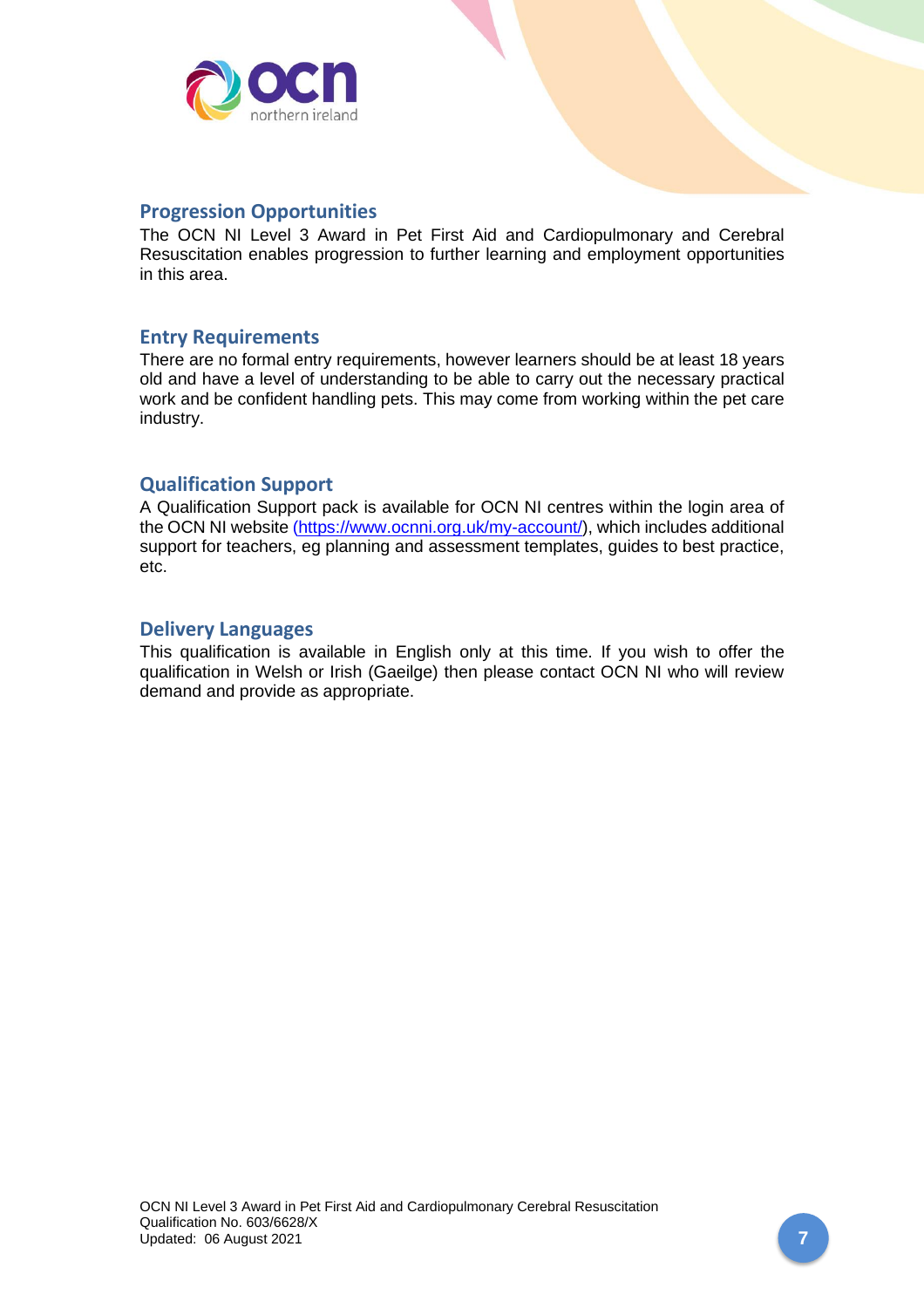

## <span id="page-7-0"></span>**Centre Requirements for Delivering the Qualification**

## <span id="page-7-1"></span>**Centre Recognition and Qualification Approval**

New and existing OCN NI recognised centres must apply for and be granted approval to deliver these qualifications prior to the commencement of delivery.

## <span id="page-7-2"></span>**Centre Staffing**

Centres are required to have the following roles in place as a minimum, although a member of staff may hold more than one role\*:

- Centre contact
- Programme co-ordinator
- Assessor
- Internal Verifier

\*Note: A person cannot be an internal verifier for any evidence they have assessed.

Centres must ensure that staff delivering, assessing and internally verifying qualifications are both qualified to teach in Northern Ireland and competent to do so.

#### <span id="page-7-3"></span>**Tutors**

Tutors delivering the qualification should be occupationally competent at a minimum of Level 3 in pet first aid and have the following:

- pet first aid Level 3 qualification
- pet first aid instructors qualification or equivalent eg veterinary nursing qualification, canine veterinary science
- minimum of three years' industry experience working with animals
- minimum of Level 3 teaching qualification and assessor award

#### <span id="page-7-4"></span>**Assessors**

OCN NI's qualifications are assessed within the centre and are subject to OCN NI's quality assurance processes. Units are achieved through internally set, internally assessed, and internally verified evidence. The centre must agree an assessment plan with OCN NI to be given approval to deliver the qualification.

#### *Assessors must:*

- be occupationally competent at a minimum of Level 3 in pet first aid
- have a minimum of three years' experience in the area they are assessing
- have direct or related relevant experience in assessment
- have a sound understanding of the current National Occupational Standards (NOS)
- assess all assessment tasks and activities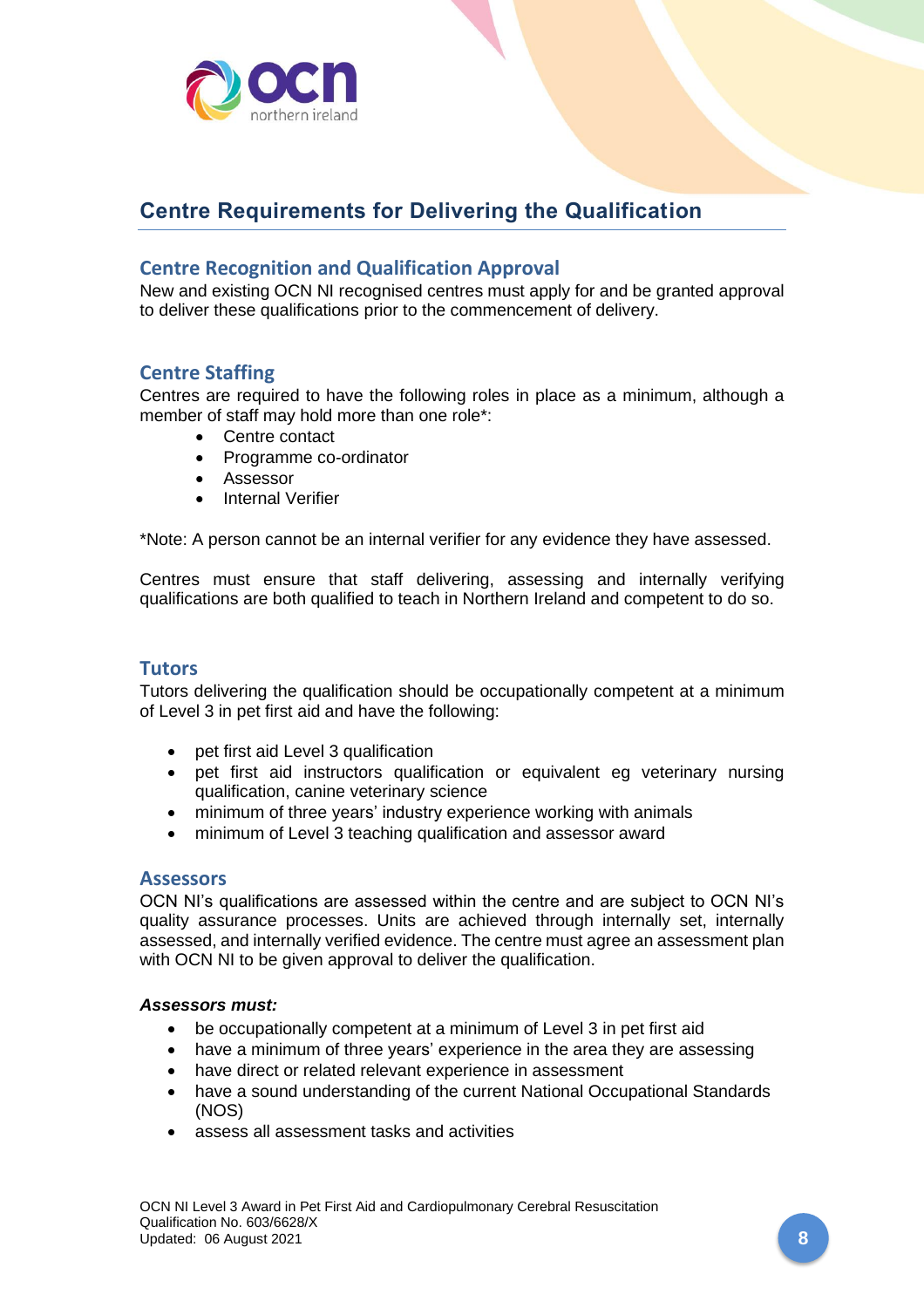

## <span id="page-8-0"></span>**Internal Verification**

OCN NI qualifications must be scrutinised through the centre's internal quality assurance processes as part of the recognised centre agreement with OCN NI. The centre must appoint an experienced and trained internal verifier whose responsibility is to act as the internal quality monitor for the verification of the delivery and assessment of the qualifications.

The centre must agree a working model for internal verification with OCN NI prior to delivery of the qualification.

#### *Internal Verifiers must:*

- have at least three years' occupational experience and be occupationally competent at a minimum of Level 3 pet first aid
- attend OCN NI's internal verifier training if not already completed

Internal verifiers are required to:

- support tutors and assessors
- sample assessments according to the centre's sampling strategy
- ensure tasks are appropriate to the level being assessed
- maintain up-to-date records supporting the verification of assessment and learner achievement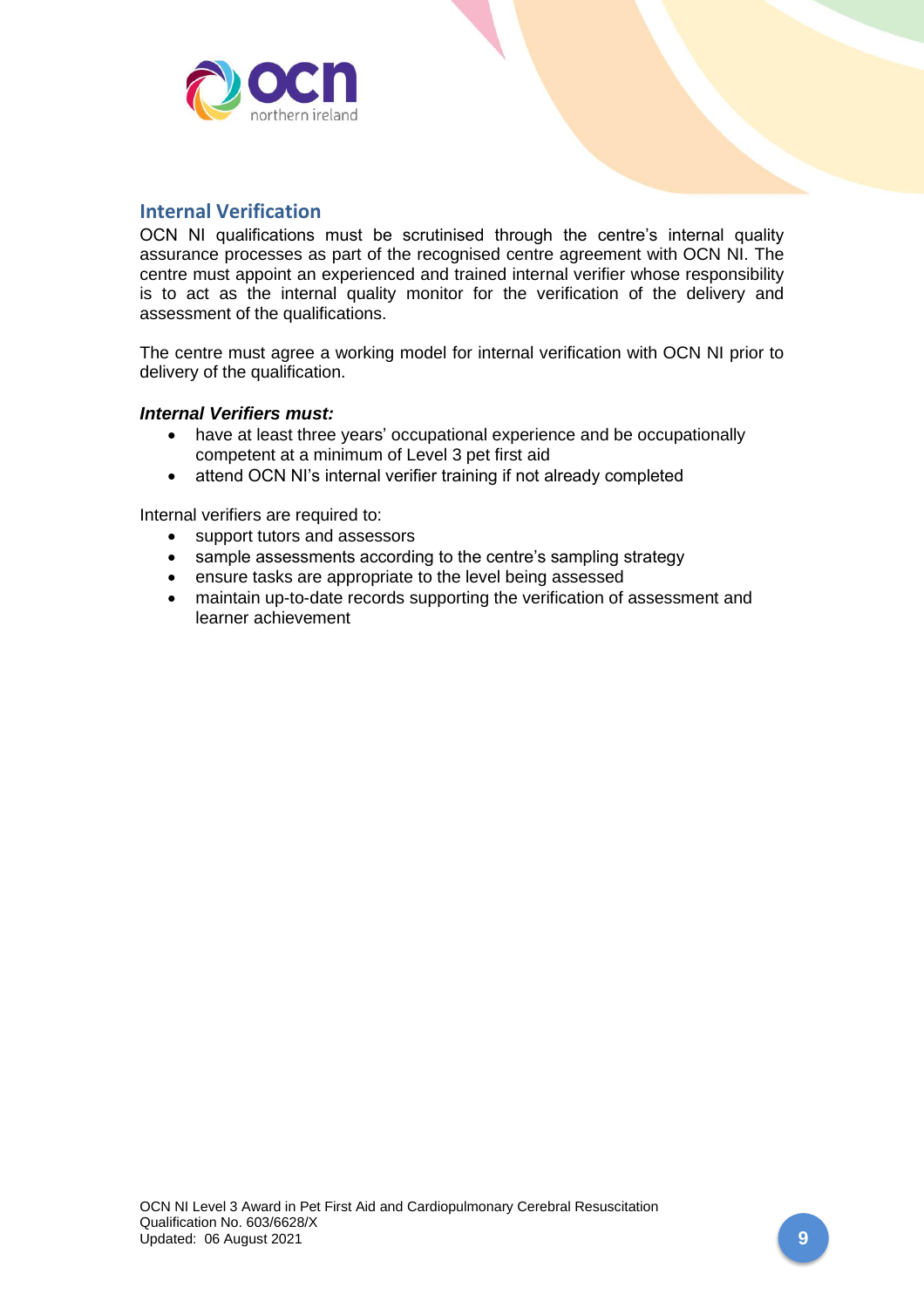

## <span id="page-9-0"></span>**Structure and Content**

## **OCN NI Level 3 Award in Pet First Aid and Cardiopulmonary Cerebral Resuscitation**

Learners must successfully complete the one unit with 3 credits.

Total Qualification Time (TQT) for this qualification: 30 hours Guided Learning Hours (GLH) for this qualification: 21 hours

| <b>Unit</b><br>Reference<br><b>Number</b> | <b>OCN NI</b><br>Unit Code | <b>Unit Title</b>                              | <b>Credit</b><br><b>Value</b> | TQ1 | Level |
|-------------------------------------------|----------------------------|------------------------------------------------|-------------------------------|-----|-------|
| A/618/4674                                | <b>CBE979</b>              | <b>First Aid for Pet Care</b><br>Professionals | 3                             | 30  | Three |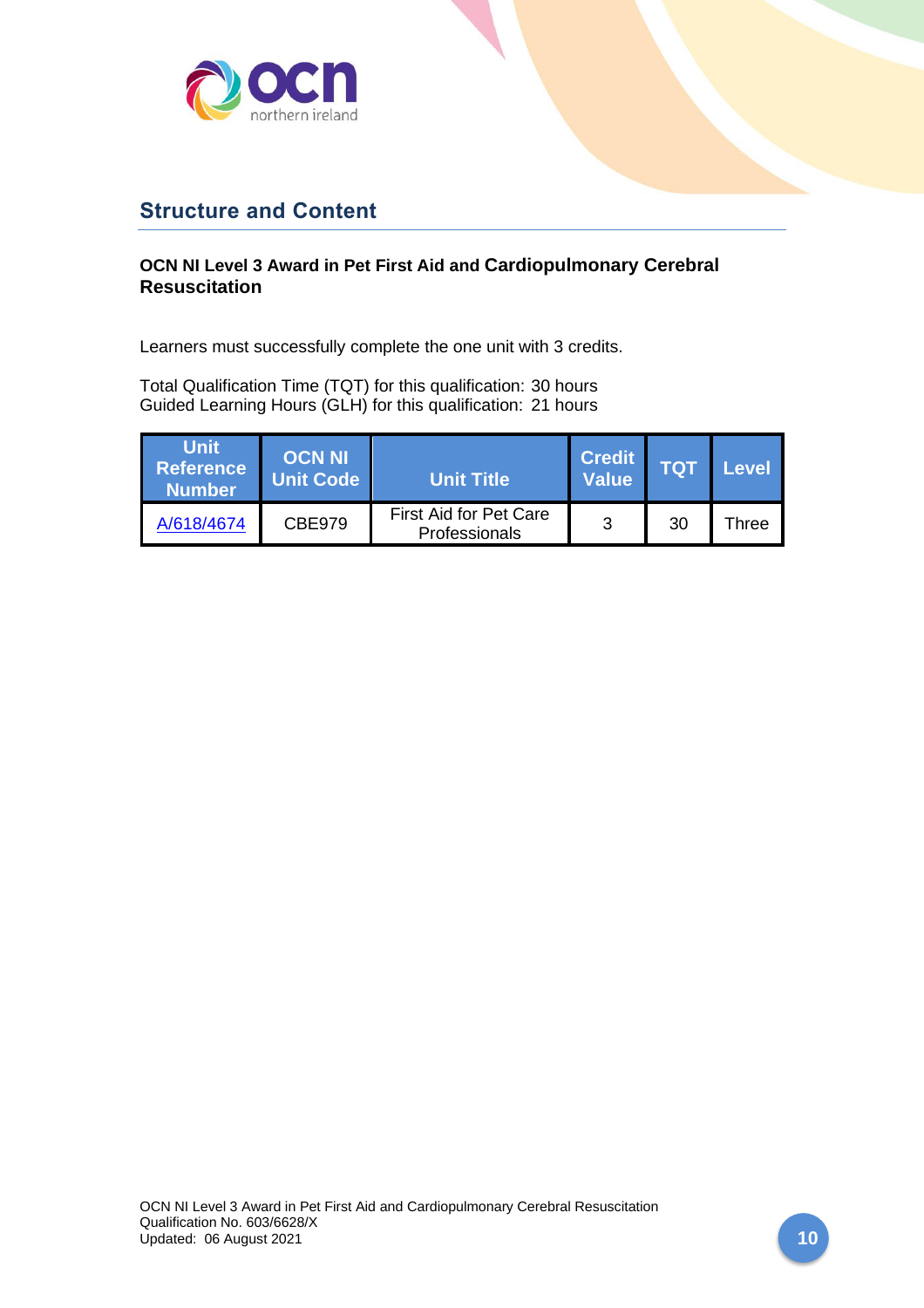

## <span id="page-10-0"></span>**Unit Details**

<span id="page-10-1"></span>

| Title<br>Level                                                                                                                                    | First Aid for Pet Care Professionals                                                                                                                                                                                                                                                                                                                                                                                                                                                                                       |  |  |
|---------------------------------------------------------------------------------------------------------------------------------------------------|----------------------------------------------------------------------------------------------------------------------------------------------------------------------------------------------------------------------------------------------------------------------------------------------------------------------------------------------------------------------------------------------------------------------------------------------------------------------------------------------------------------------------|--|--|
| <b>Credit Value</b>                                                                                                                               | <b>Three</b>                                                                                                                                                                                                                                                                                                                                                                                                                                                                                                               |  |  |
|                                                                                                                                                   | $\overline{3}$                                                                                                                                                                                                                                                                                                                                                                                                                                                                                                             |  |  |
| Guided Learning Hours (GLH)                                                                                                                       | 21                                                                                                                                                                                                                                                                                                                                                                                                                                                                                                                         |  |  |
| <b>OCN NI Unit Code</b>                                                                                                                           | <b>CBE979</b>                                                                                                                                                                                                                                                                                                                                                                                                                                                                                                              |  |  |
| Unit Reference No                                                                                                                                 | A/618/4674                                                                                                                                                                                                                                                                                                                                                                                                                                                                                                                 |  |  |
| Unit purpose and aim(s): This unit will enable the learner to understand current legislation, including                                           |                                                                                                                                                                                                                                                                                                                                                                                                                                                                                                                            |  |  |
| the roles and responsibilities of a pet first aider, the learner will also carry out pet first aid<br>procedures.                                 |                                                                                                                                                                                                                                                                                                                                                                                                                                                                                                                            |  |  |
|                                                                                                                                                   |                                                                                                                                                                                                                                                                                                                                                                                                                                                                                                                            |  |  |
| <b>Learning Outcomes</b>                                                                                                                          | <b>Assessment Criteria</b>                                                                                                                                                                                                                                                                                                                                                                                                                                                                                                 |  |  |
| Understand current legislation in relation to<br>1.<br>the role of a pet first aider.                                                             | 1.1. Summarise current legislation in relation to<br>the role of a pet first aider.                                                                                                                                                                                                                                                                                                                                                                                                                                        |  |  |
| Understand the roles and responsibilities of<br>2.<br>a pet first aider.                                                                          | 2.1. Explain the roles and responsibilities of a<br>pet first aider.                                                                                                                                                                                                                                                                                                                                                                                                                                                       |  |  |
| Understand the importance of carrying out a<br>3.<br>risk and scene assessment including how to<br>minimise risk before performing pet first aid. | 3.1. Explain the importance of carrying out a<br>risk and scene assessment before<br>performing pet first aid.<br>3.2. Explain pet first aider risks and how they<br>may be minimised in each of the following<br>situations:<br>a) drowning<br>b) electrocution<br>c) road traffic accident<br>d) vomiting<br>e) bleeding                                                                                                                                                                                                 |  |  |
| Understand safe handling, restraint and<br>4.<br>movement methods for injured pets.                                                               | 4.1. Explain safe handling, restraint and<br>movement methods for each of the<br>following injuries on at least three different<br>pets:<br>a) suspected fractured neck/back<br>b) head injury                                                                                                                                                                                                                                                                                                                             |  |  |
| Be able to apply the correct type of muzzles<br>5.<br>on pets.                                                                                    | 5.1. Demonstrate how to apply the correct type<br>of muzzle on the following pets:<br>a) mesocephalic dog<br>b) brachycephalic dog<br>c) dolichocephalic dog<br>d) cat<br>5.2<br>Demonstrate how to apply an emergency<br>muzzle on a pet.                                                                                                                                                                                                                                                                                 |  |  |
| Be able to assess and demonstrate first aid<br>6.<br>procedures on a pet in a given emergency<br>situation.                                       | 6.1. Assess a given emergency situation<br>identifying the following:<br>is it life threatening?<br>a)<br>does it require immediate attention?<br>b)<br>is it minor?<br>C)<br>6.2. Demonstrate a primary assessment on an<br>injured pet including:<br>checking airway<br>a)<br>breathing<br>b)<br>bleeding<br>C)<br>circulation<br>d)<br>6.3. Demonstrate the following first aid<br>procedures on a pet:<br>Heimlich manoeuvre<br>a)<br>Cardiopulmonary Cerebral<br>b)<br><b>Resuscitation (CPCR)</b><br>bandaging<br>c) |  |  |

OCN NI Level 3 Award in Pet First Aid and Cardiopulmonary Cerebral Resuscitation Qualification No. 603/6628/X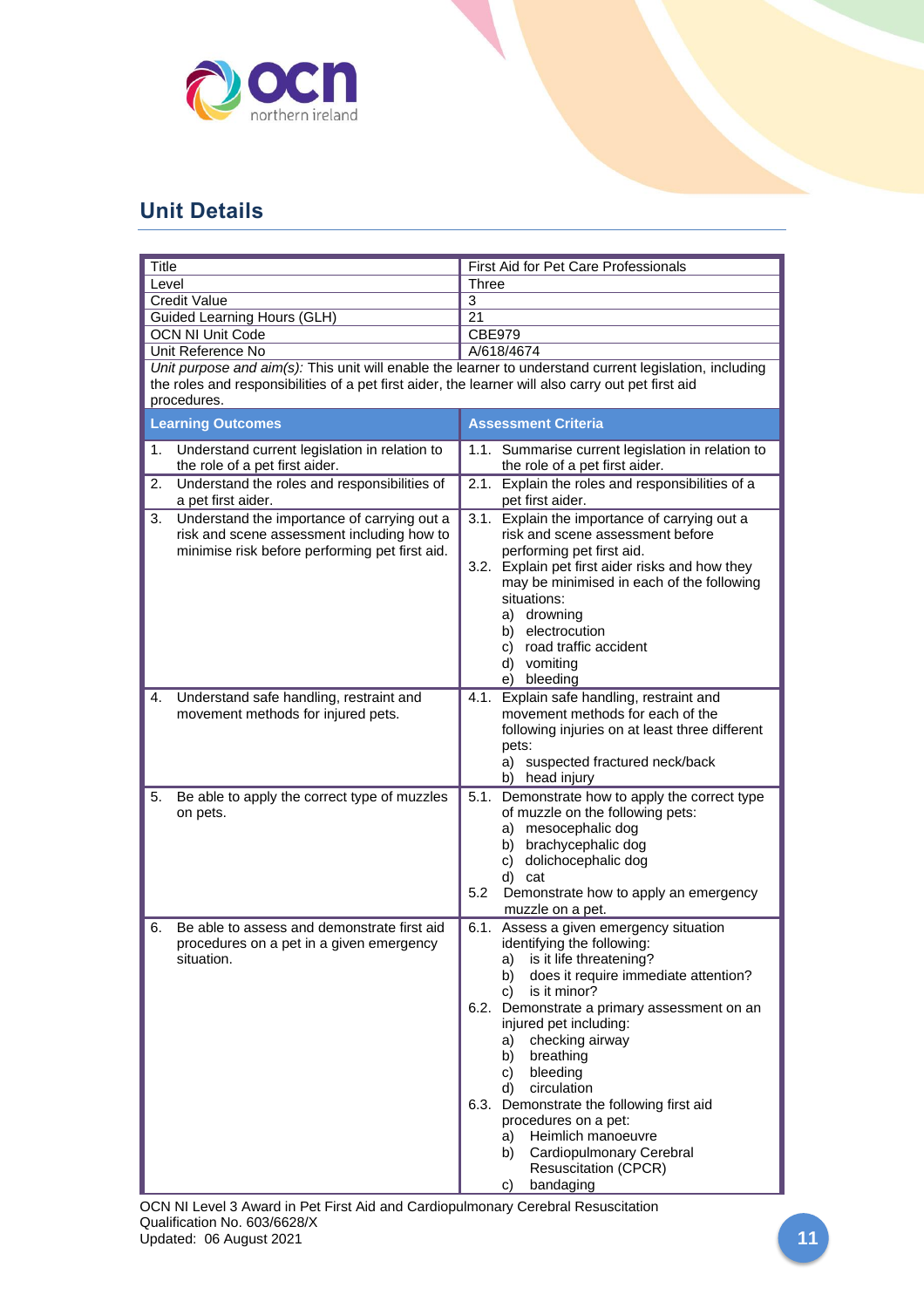

| 7 <sub>1</sub><br>Understand common first aid conditions,<br>associated signs and how they may be<br>treated.               |                                                                                                                                                                                                                                                         | 7.1. Summarise the signs of the following first<br>aid conditions and how they may be<br>treated:<br>shock<br>a)<br>fits or convulsions<br>b)<br>burns<br>c)<br>suspected fracture<br>d)<br>hypothermia<br>e)<br>haemorrhaging<br>f)<br>insect stings and bites<br>g)<br>poisonous substances<br>h)<br>burns<br>i)<br>bloating |                                                                                                                |  |
|-----------------------------------------------------------------------------------------------------------------------------|---------------------------------------------------------------------------------------------------------------------------------------------------------------------------------------------------------------------------------------------------------|--------------------------------------------------------------------------------------------------------------------------------------------------------------------------------------------------------------------------------------------------------------------------------------------------------------------------------|----------------------------------------------------------------------------------------------------------------|--|
| Be able to identify items contained within a<br>8.<br>pet first aid kit and the function of each.                           |                                                                                                                                                                                                                                                         | 8.1.<br>Explain the most important items contained<br>in a pet first aid kit and the function of each.                                                                                                                                                                                                                         |                                                                                                                |  |
| <b>Assessment Guidance</b>                                                                                                  |                                                                                                                                                                                                                                                         |                                                                                                                                                                                                                                                                                                                                |                                                                                                                |  |
| The following assessment method/s may be used to ensure all learning outcomes and assessment<br>criteria are fully covered. |                                                                                                                                                                                                                                                         |                                                                                                                                                                                                                                                                                                                                |                                                                                                                |  |
| <b>Assessment Method</b>                                                                                                    | <b>Definition</b>                                                                                                                                                                                                                                       |                                                                                                                                                                                                                                                                                                                                | <b>Possible Content</b>                                                                                        |  |
| Portfolio of evidence                                                                                                       | A collection of documents<br>containing work undertaken<br>to be assessed as evidence<br>to meet required skills<br>outcomes<br><b>OR</b><br>A collection of documents<br>containing work that shows<br>the learner's progression<br>through the course |                                                                                                                                                                                                                                                                                                                                | Learner notes/written work<br>Learner log/diary<br>Peer notes<br>Record of observation<br>Record of discussion |  |
| Practical<br>demonstration/assignment                                                                                       | A practical demonstration of<br>a skill/situation selected by                                                                                                                                                                                           |                                                                                                                                                                                                                                                                                                                                | Record of observation<br>Learner notes/written work                                                            |  |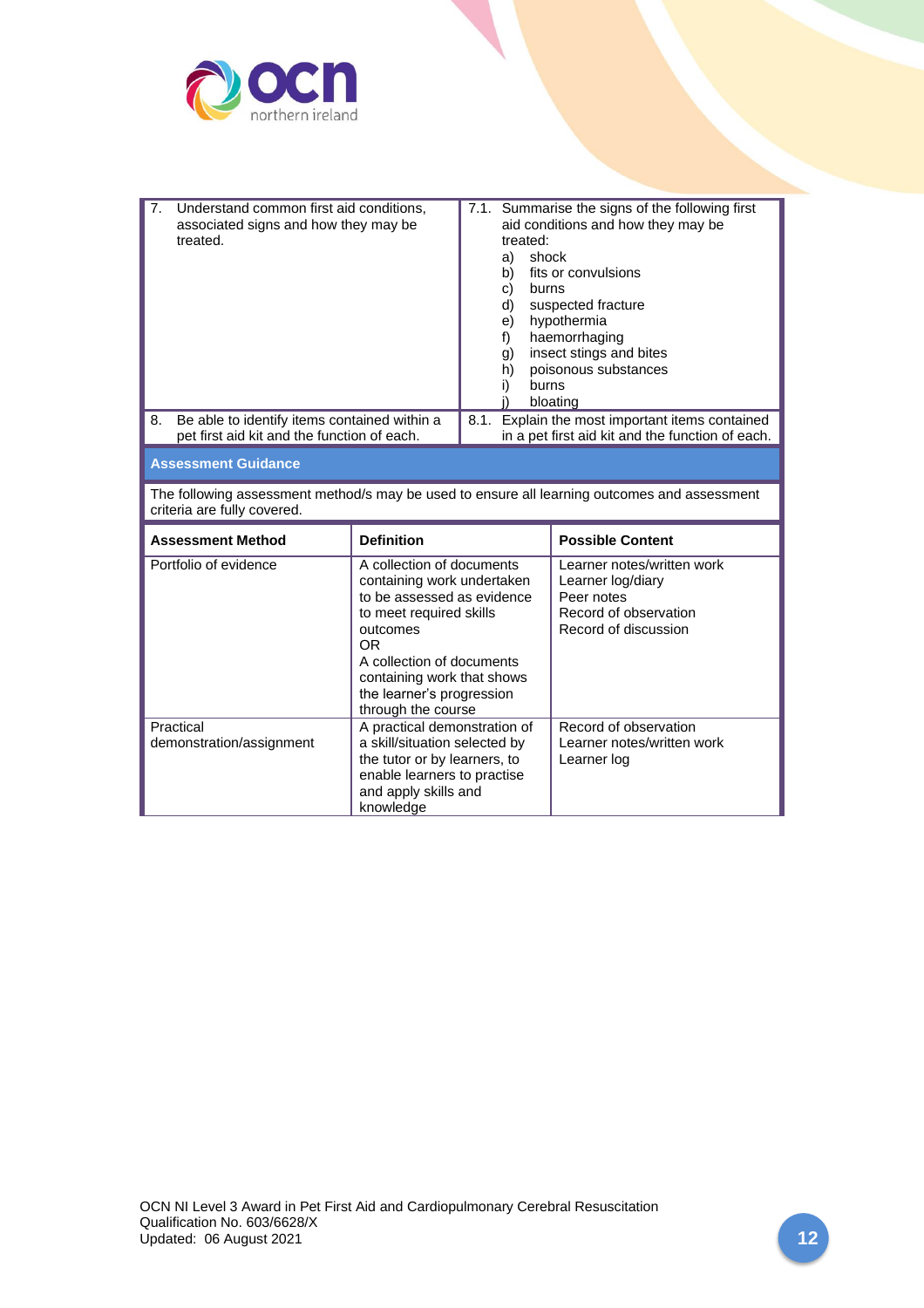

## <span id="page-12-0"></span>**Quality Assurance of Centre Performance**

## <span id="page-12-1"></span>**External Verification**

All OCN NI recognised centres are subject to External Verification. External verification visits and monitoring activities will be conducted annually to confirm continued compliance with the conditions of recognition, review the centre's risk rating for the qualification and to assure OCN NI of the maintenance of the integrity of the qualification.

The External Verifier will review the delivery and assessment of this qualification. This will include the review of a sample of assessment evidence and evidence of the internal verification of assessment and assessment decisions. This will form the basis of the External Verification report and will inform OCN NI's annual assessment of centre compliance and risk. The External Verifier is appointed by OCN NI.

### <span id="page-12-2"></span>**Standardisation**

As a process, standardisation is designed to ensure consistency and promote good practice in understanding and the application of standards. Standardisation events:

- make qualified statements about the level of consistency in assessment across centres delivering a qualification
- make statements on the standard of evidence that is required to meet the assessment criteria for units in a qualification
- make recommendations on assessment practice
- produce advice and guidance for the assessment of units
- identify good practice in assessment and internal verification

Centres offering units of an OCN NI qualification must attend and contribute assessment materials and learner evidence for standardisation events if requested.

OCN NI will notify centres of the nature of sample evidence required for standardisation events (this will include assessment materials, learner evidence and relevant assessor and internal verifier documentation). OCN NI will make standardisation summary reports available and correspond directly with centres regarding event outcomes.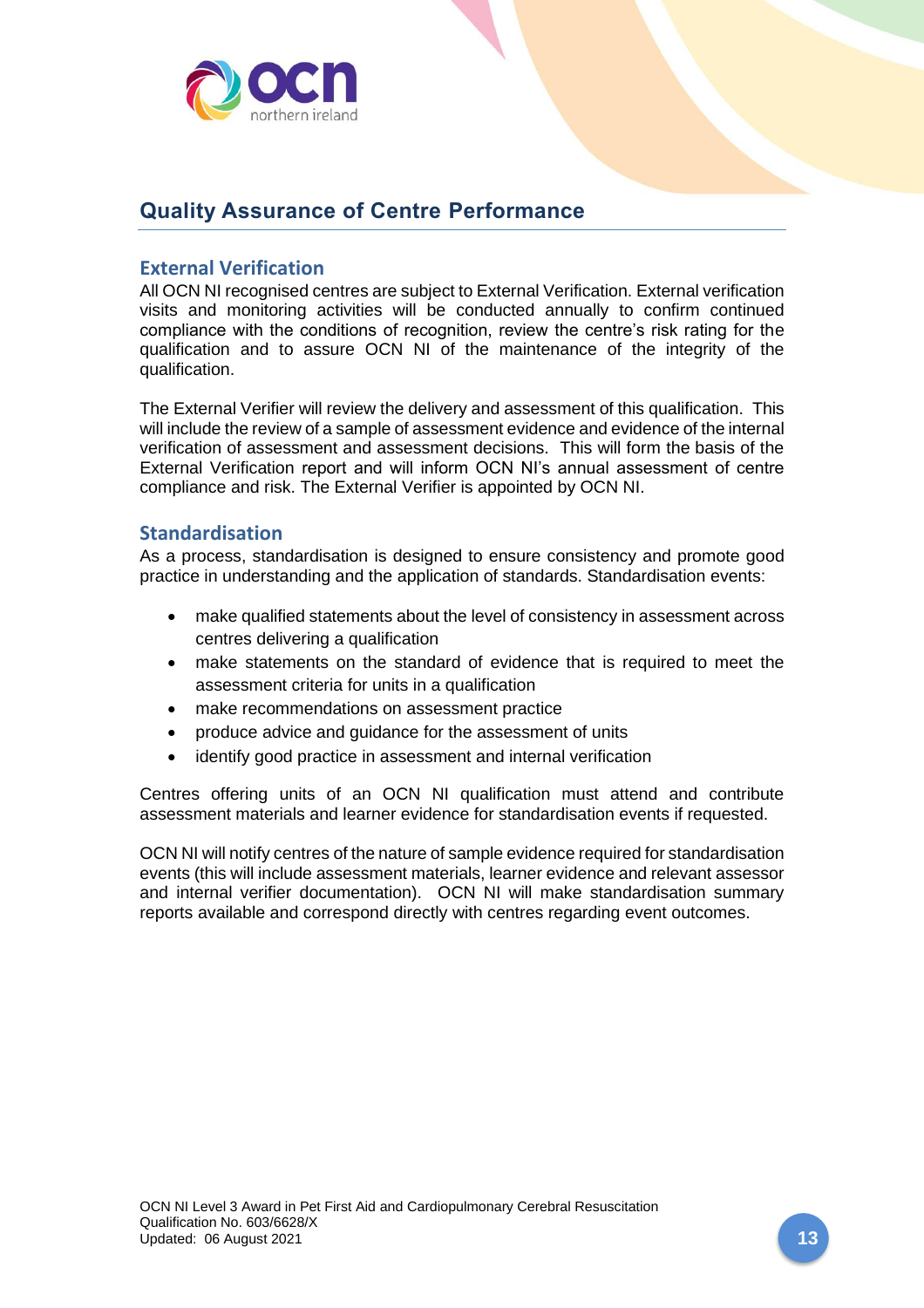

## <span id="page-13-0"></span>**Administration**

### <span id="page-13-1"></span>**Registration**

A centre must register learners within 20 working days of commencement of a qualification.

## <span id="page-13-2"></span>**Certification**

Certificates will be issued to centres within 20 working days of receipt of correctly completed results marksheets. It is the responsibility of the centre to ensure that certificates received from OCN NI are held securely and distributed to learners promptly and securely.

### <span id="page-13-3"></span>**Charges**

OCN NI publishes all up to date qualification fees in its Fees and Invoicing Policy document. Further information can be found on the centre login area of the OCN NI website.

## <span id="page-13-4"></span>**Equality, Fairness and Inclusion**

OCN NI has considered the requirements of equalities legislation in developing the specification for these qualifications. For further information and guidance relating to access to fair assessment and the OCN NI Reasonable Adjustments and Special Considerations policies, centres should refer to the OCN NI website.

### <span id="page-13-5"></span>**Retention of Evidence**

OCN NI has published guidance for centres on the retention of evidence. Details are provided in the OCN NI Centre Handbook and can be accessed via the OCN NI website.